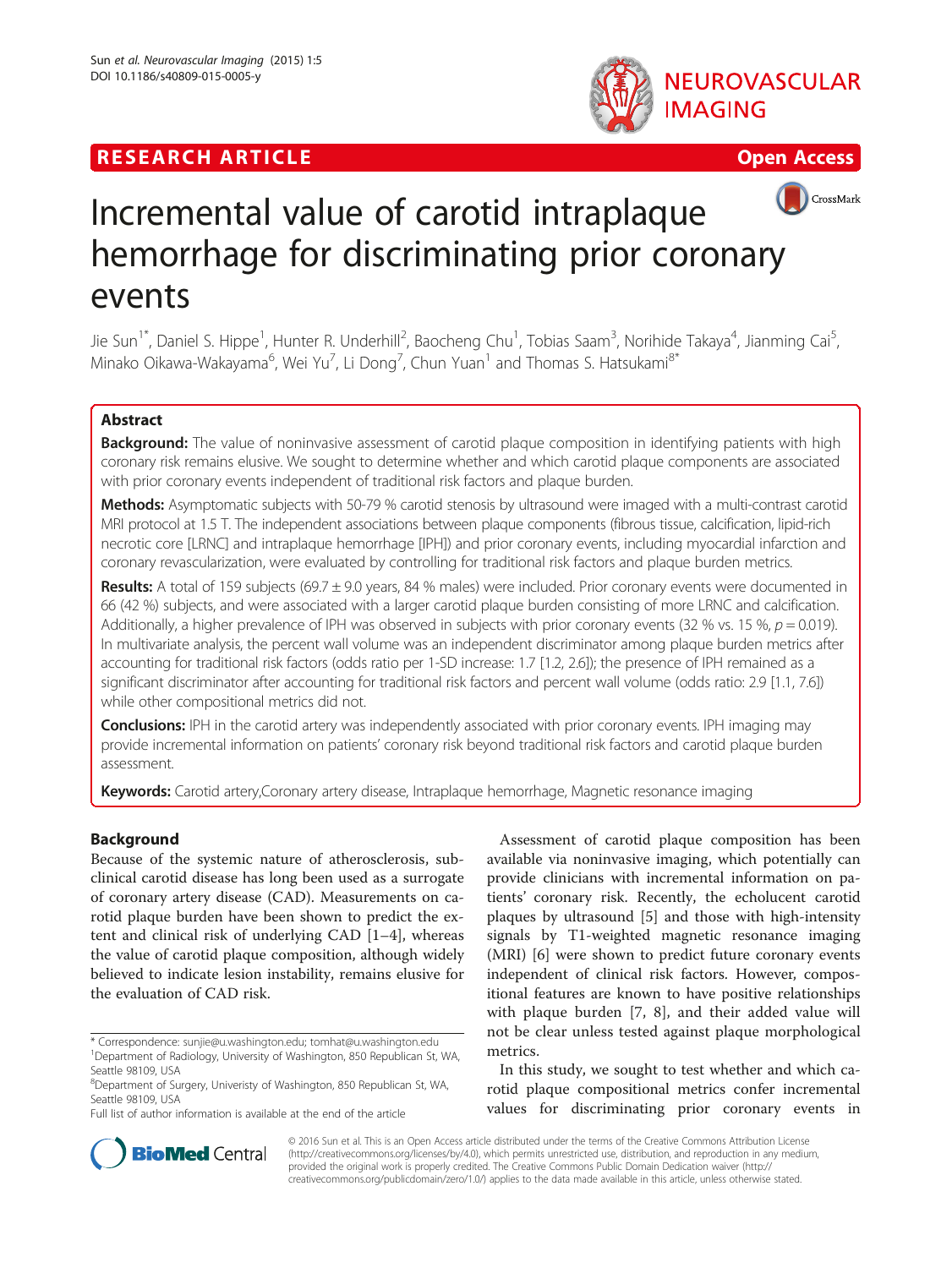subjects with subclinical carotid disease. While all subjects in this study had imaging evidence of atherosclerosis, those with prior coronary events were considered to be at a much higher risk for future events [[9](#page-6-0)]. We hypothesized that specific markers on carotid plaque composition could help identify subjects with prior coronary events and thus serve as novel markers for vulnerable patients. Carotid MRI provides comprehensive plaque morphological measurements, and is a validated tool for detecting major plaque components in vivo [\[10](#page-6-0)–[12\]](#page-6-0).

# Methods

#### Study population

Subjects in a previously-established cohort were included in this retrospective study [\[13](#page-6-0)]. Briefly, asymptomatic subjects with substantial carotid plaques were recruited in this exploratory study to include a wide spectrum of compositional phenotypes. Specific criteria were: 1) 50- 79 % stenosis by duplex ultrasound in at least one carotid artery; 2) neurologically asymptomatic defined as no cerebrovascular symptoms in the 6 months prior to enrollment; 3) no prior carotid endarterectomy (CEA), neck radiation or contraindications for MRI (e.g. metal implants, claustrophobia). Enrolled subjects completed a standardized health questionnaire covering demographics and cardiovascular risk factors (smoking, hypertension, hypercholesterolemia, and diabetes mellitus) [\[13](#page-6-0)]. Smoking was self-reported and included former smoking and current smoking. Hypertension was defined as systolic blood pressure ≥ 140 mmHg and/or diastolic blood pressure ≥ 90 mmHg, or taking anti-hypertensive agents. Diabetes was defined as previously confirmed diagnosis and/or use of anti-diabetic agents. Hypercholesterolemia was defined as a history of total cholesterol > 5 mmol/l and/or low-density lipoprotein cholesterol (LDL-C) > 3 mmol/l, or taking lipid-lowering medications. Prior coronary events were collected and verified by chart review. A positive history of coronary events was defined as having one or more of the following events: 1) hospitalization for myocardial infarction; 2) coronary revascularization including angioplasty, stenting and coronary artery bypass graft (CABG). All study procedures were reviewed and approved by the institutional review board. Subjects provided informed consent before enrollment.

# MRI Protocol

All scans were performed on a 1.5 T scanner (Signa Horizon EchoSpeed, GE Healthcare, Milwaukee, Wisconsin, USA) using phased-array surface coils (Pathway, Seattle, Washington, USA). A previously published standardized protocol [[14, 15\]](#page-6-0) was used to acquire cross-sectional, multi-contrast images (3-dimensional time-of-flight [TOF], T1-weighted, proton density-weighted [PD], and T2weighted) that were centered at the carotid bifurcation of the side with 50-79 % stenosis. No contrast agent was used to increase patient recruitment and compliance. Previous studies have shown that this non-contrast protocol was able to characterize major plaque components [[10, 13\]](#page-6-0). All images were obtained with field-ofview of 13 to 16 cm, matrix size of  $256 \times 256$ , and slice thickness of 2 mm. Scan coverage was 40 mm for TOF, 20–24 mm for T1-weighted, and 30 mm for proton density-weighted and T2-weighted sequences. Total acquisition time was approximately 30 min.

#### Image analysis

Eight reviewers with at least 1-year experience in MR plaque imaging participated in image analysis while blinded to clinical data using a custom-designed image analysis software package (CASCADE, University of Washington, Seattle, Washington, USA) [[16\]](#page-6-0). Only the index artery, defined as the side with 50-70 % stenosis by ultrasound, was analyzed. The four contrast weightings (TOF, T1, PD, and T2) were registered using the carotid bifurcation as a landmark. Lumen and outer wall boundaries were outlined on each cross-sectional slice as well as plaque components that were determined using previous published criteria (Figure [1](#page-2-0)) [\[10, 12\]](#page-6-0). Briefly, calcification appears hypointense on all weightings; intraplaque hemorrhage (IPH) appears hyperintense on TOF and T1-weighted images; lipid-rich necrotic core (LRNC) usually appears hypointense on T2- and PD-weighted images but may have variations if it contains IPH [\[12\]](#page-6-0). Remaining wall areas were classified as fibrous tissue. Subsequently, maximum wall thickness, maximum percent wall area (100  $% \times$  wall area/total vessel area), percent wall volume (100 % × wall volume/total vessel volume), were calculated. Percent volumes of calcification and LRNC and the presence/absence of IPH were also calculated and/or recorded. All imaging data were based on consensus opinion of at least two reviewers.

## Statistical analysis

All data are presented as mean ± standard deviation (SD) for continuous variables and count with percentage for categorical variables. Subjects were stratified according to a positive or negative history of prior coronary events. Clinical and imaging characteristics were compared between the two groups using the independent  $t$ -test, Mann–Whitney test, and Fisher's exact test, as appropriate. The incremental values of: 1) carotid plaque morphological metrics over clinical variables; and 2) compositional metrics over clinical variables and morphological metrics, for discriminating prior coronary events, were examined using multivariate logistic regression analysis and presented as odds ratios (OR) with 95 % confidence interval (CI). To examine the influence of plaque burden on the ability of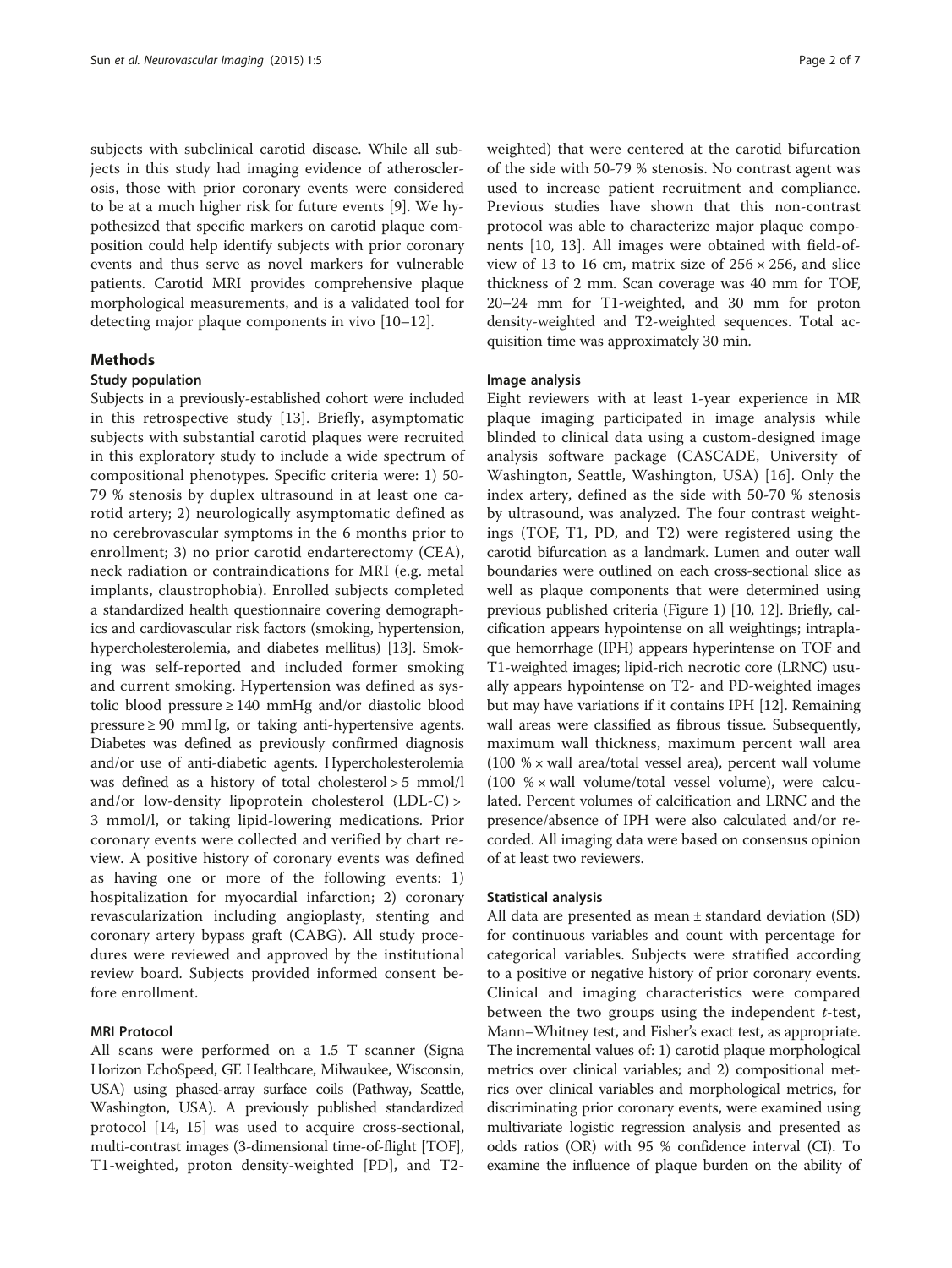<span id="page-2-0"></span>

density-weighted; T1W = T1-weighted; T2W = T2-weighted; TOF = time-of-flight

compositional metrics for discriminating prior coronary events, interactions between plaque morphological and compositional metrics were also tested. All data analyses were performed using R 2.15.2 (R Foundation for Statistical Computing, Vienna, Austria). Statistical significance was defined as  $P < 0.05$ .

# Results

# Clinical and imaging characteristics

Table 1 summarizes the clinical and imaging characteristics of the study population  $(N = 159)$ . Prior coronary events were documented in 66 (42 %) subjects. Compared to subjects without prior coronary events, those with prior coronary events had a higher prevalence of hypercholesterolemia (92 % vs. 70 %,  $p = 0.001$ ), and were more frequently on statin therapy (82 % vs. 52 %,  $p < 0.001$ ), but otherwise had similar clinical profiles (Table 1). Observed differences in carotid plaques included larger plaques, less fibrous tissue, and a higher prevalence of IPH in subjects with prior coronary events (Table 1).

# Incremental value of carotid plaque morphology

All three morphological metrics of plaque burden were significantly associated with prior coronary events (Table [2](#page-3-0)).

|                          |  | Table 1 Clinical and imaging characteristics stratified by history |  |  |
|--------------------------|--|--------------------------------------------------------------------|--|--|
| of prior coronary events |  |                                                                    |  |  |

|                            | Negative<br>$(n = 93)$ | Positive<br>$(n = 66)$ | p value |
|----------------------------|------------------------|------------------------|---------|
| Clinical characteristics   |                        |                        |         |
| Age, years                 | $69.3 \pm 8.9$         | $70.2 + 9.2$           | 0.52    |
| Male sex                   | 75 (81)                | 59 (89)                | 0.19    |
| Smoker                     | 79 (85)                | 61 (92)                | 0.22    |
| Hypertension               | 68 (73)                | 54 (82)                | 0.25    |
| Hypercholesterolemia       | 65 (70)                | 61 (92)                | 0.001   |
| Diabetes mellitus          | 25 (27)                | 18(27)                 | 0.99    |
| Statin use                 | 48 (52)                | 54 (82)                | < 0.001 |
| Imaging characteristics    |                        |                        |         |
| Maximum wall thickness, mm | $4.1 + 1.4$            | $4.6 + 1.7$            | 0.035   |
| Maximum percent wall area  | $71.5 \pm 13.4$        | $76.0 \pm 11.0$        | 0.028   |
| Percent wall volume        | $60.2 \pm 10.1$        | $65.4 \pm 8.9$         | 0.003   |
| % calcification            | $3.9 \pm 5.0$          | $5.5 \pm 6.5$          | 0.098   |
| % lipid-rich necrotic core | $9.2 \pm 11.1$         | $12.8 + 12.6$          | 0.13    |
| % fibrous tissue           | $84.6 \pm 11.0$        | $78.7 \pm 11.9$        | 0.003   |
| Presence of IPH            | 14 (15)                | 21 (32)                | 0.019   |

Data are presented as mean  $\pm$  SD or count (percentage)

 $%$  = percent volume; IPH = intraplaque hemorrhage; SD = standard deviation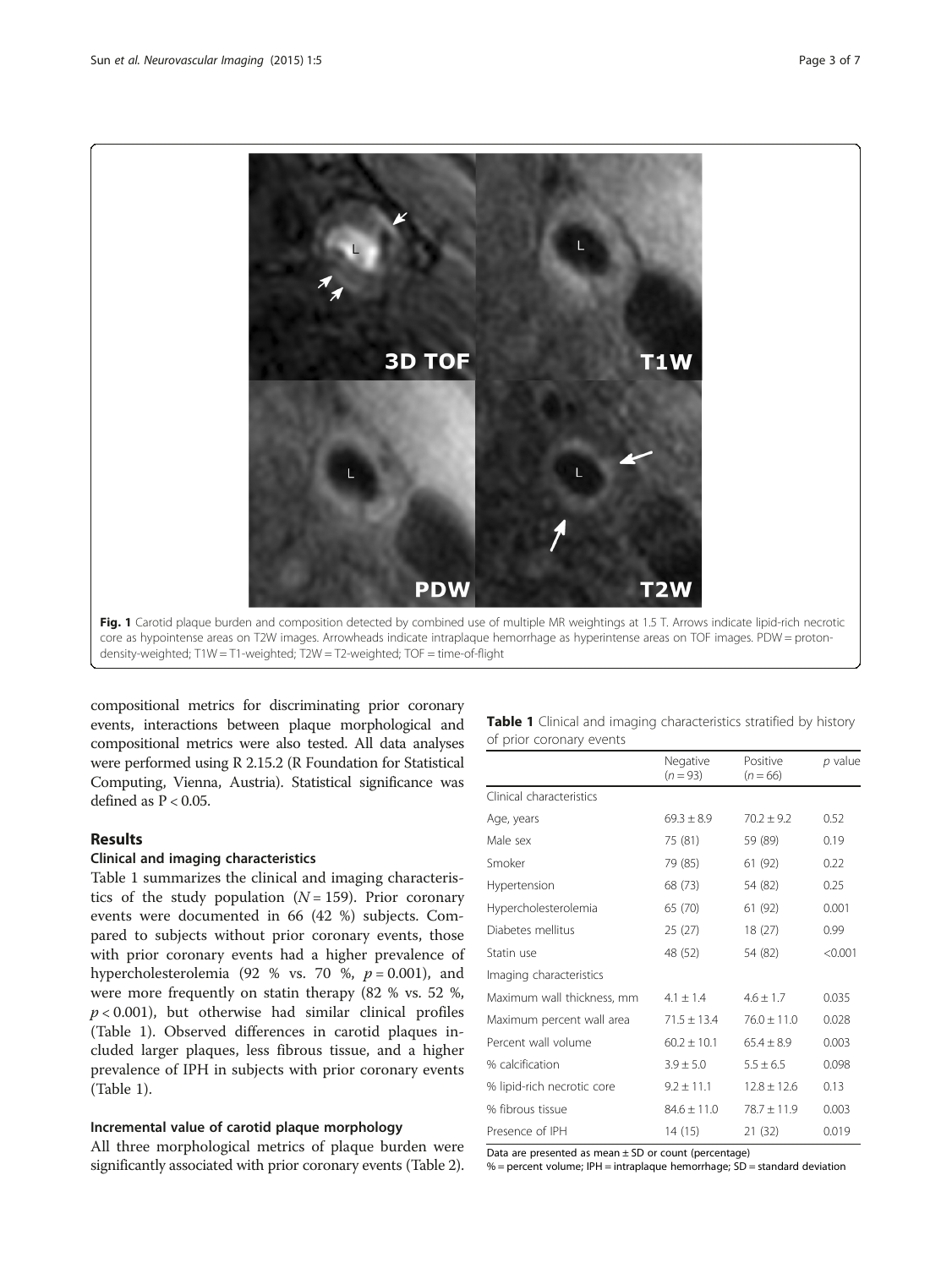|                           | Unadjusted                |         | Adjusted <sup>b</sup>     |         |
|---------------------------|---------------------------|---------|---------------------------|---------|
|                           | OR (95 % CI) <sup>a</sup> | p value | OR (95 % CI) <sup>a</sup> | p value |
| Maximum wall thickness    | 1.4(1.0, 2.0)             | 0.034   | 1.4(1.0, 2.0)             | 0.092   |
| Maximum percent wall area | 1.4(1.0, 2.0)             | 0.030   | 1.4(0.9, 1.9)             | 0.105   |
| Percent wall volume       | 1.8(1.2, 2.5)             | 0.002   | 1.7(1.2, 2.6)             | 0.005   |

<span id="page-3-0"></span>**Table 2** Associations between carotid plaque morphological metrics and prior coronary events

<sup>a</sup>Data are presented as odds ratios per 1-SD higher values

bAdjusted for clinical risk factors (age, gender, smoking status, hypertension, hypercholesterolemia, diabetes mellitus and statin use)

 $CI = confidence$  interval;  $OR = odds$  ratio;  $SD = standard$  deviation

The OR for prior coronary events ranged from 1.4 to 1.8 per 1-SD increase in maximum wall thickness, maximum percent wall area, and percent wall volume. Percent wall volume not only appeared to be the strongest discriminator amongst the plaque morphological metrics for prior coronary events, but also remained significant after adjusting for demographics and clinical risk factors (OR: 1.7 [1.2, 2.6] per 1-SD increase,  $p = 0.005$ ).

#### Incremental value of carotid plaque composition

Among carotid plaque compositional metrics, a lower percent volume of fibrous tissue and presence of IPH were associated with a positive history of coronary events (Table 3). After adjusting for clinical risk factors, as well as percent wall volume, the presence of IPH remained as a significant discriminator for prior coronary events (OR: 2.9 [1.1, 7.6],  $p = 0.033$ ).

Plaque burden did not appear to influence the ability of IPH to discriminate subjects with prior coronary events (p-value ranged from 0.40 to 0.99 for interactions). Fig. [2](#page-4-0) shows the association between IPH and prior coronary events in different subgroups defined by carotid plaque morphological metrics. Of note, all subjects in the lower half of maximum wall thickness and with IPH had prior coronary events.

# **Discussion**

By using carotid MRI, we were able to evaluate and compare carotid plaque morphological and compositional metrics in relation to coronary plaque vulnerability, defined as having prior coronary events in this study. The most pronounced difference in carotid plaque morphology between subjects with and without prior coronary events was shown in percent wall volume. Furthermore, the incremental value of carotid plaque composition for discriminating prior coronary events, specifically the presence of IPH, was demonstrated by accounting for clinical risk factors as well as percent wall volume. In addition to some pathophysiological insights, our findings indicate that a combination of three-dimensional plaque characterization and IPH detection in the assessment of subclinical carotid atherosclerosis may offer the most promising information on patients' coronary risk.

Carotid plaque detection by B-mode ultrasound has been shown to improve individual risk assessment compared to the intima-media thickness [\[4](#page-5-0)]. The introduction of novel ultrasound techniques provides additional opportunities to optimize this approach through improved plaque characterization [\[17, 18\]](#page-6-0). This concept is further supported by autopsy findings showing that vulnerable features tend to be present at multiple arterial beds within the same individual [[19](#page-6-0), [20](#page-6-0)]. To determine what information embedded in carotid plaque tissue composition are relevant to coronary risk, we used carotid MRI to compare carotid plaque compositional metrics between subjects with and without prior coronary events. Carotid MRI gives a comprehensive assessment of local plaque burden by capturing both luminal stenosis and outward remodeling. Additionally, combining MRI contrast weightings has been shown to be able to characterize plaque components [[10](#page-6-0), [11\]](#page-6-0). Therefore, multiple morphological and compositional metrics can be compared head-to-head in a single study.

The presence of IPH in the carotid artery was found to be an additional indicator for coronary vulnerability, with an odds ratio of 2.9 (95 % CI: 1.1-7.6) for prior coronary events after adjustment for clinical variables and percent wall volume. The observation is consistent with a previous histopathological study by Hellings et al. [[21](#page-6-0)] in which carotid IPH identified by post-surgical examination of carotid endarterectomy specimens was associated with systemic cardiovascular outcomes. It was noted that the observed relationship between carotid IPH and

Table 3 Associations between carotid plaque compositional metrics and prior coronary events

|                  | Unadjusted                |           | Adjusted <sup>b</sup>     |           |
|------------------|---------------------------|-----------|---------------------------|-----------|
|                  | OR (95 % CI) <sup>a</sup> | $p$ value | OR (95 % CI) <sup>a</sup> | $p$ value |
| % calcification  | 1.3(1.0, 1.8)             | 0.083     | $1.2$ (0.8, 1.7)          | 0.40      |
| % LRNC           | 1.4(1.0, 1.9)             | 0.052     | $1.2$ (0.8, 1.8)          | 0.40      |
| % fibrous tissue | $0.6$ $(0.4, 0.8)$        | 0.002     | 0.7(0.4, 1.1)             | 0.13      |
| Presence of IPH  | 2.6(1.2, 5.7)             | 0.014     | 2.9(1.1, 7.6)             | 0.033     |
|                  |                           |           |                           |           |

<sup>a</sup>Data are presented as odds ratios per 1-SD higher values for continuous variables

**bAdjusted for age, gender, smoking status, hypertension**,

hypercholesterolemia, diabetes mellitus, statin use and percent wall volume % = percent volume; CI = confidence interval; IPH = intraplaque hemorrhage;  $OR = odds$  ratio;  $SD = standard deviation$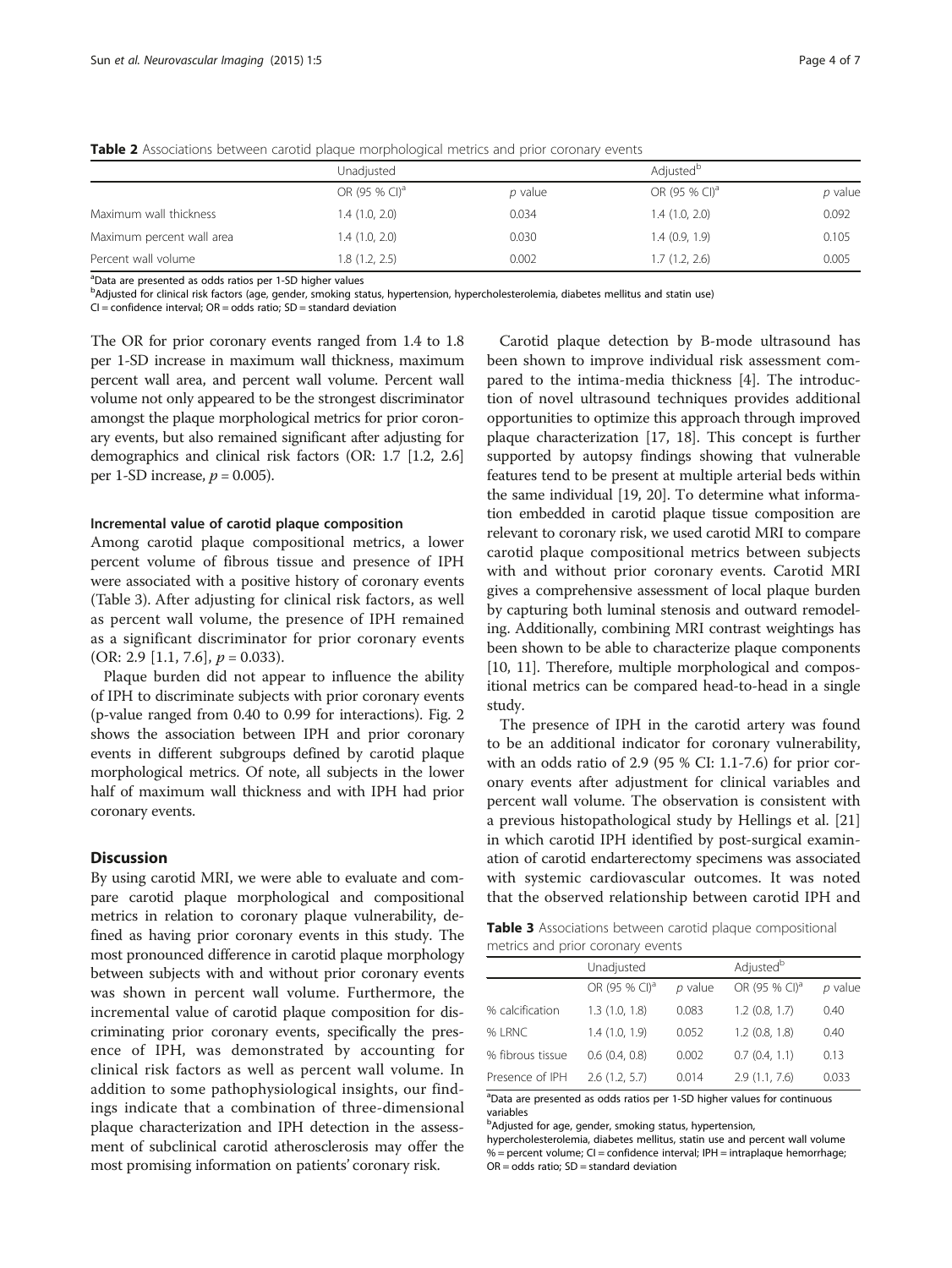<span id="page-4-0"></span>

coronary events alone was more marginal (hazard ratio: 1.6, 95 % CI: 0.9-3.0) [[21](#page-6-0)]. Surgical patients have endstage plaques and are frequently symptomatic whereas our study included only asymptomatic subjects with moderate carotid disease. After stratifying our study population by plaque size, there appeared to be no evidence that the relationship between IPH and prior coronary events varied in those with high or low plaque burden. Nonetheless, subjects with IPH but not much wall thickening may represent a unique group for further investigations (Fig. 2). Collectively, existing evidence suggests clinicians to note the increased coronary risk if IPH is detected in the carotid artery, particularly in those with asymptomatic carotid lesions.

In contrast to IPH, other plaque components did not show incremental discriminative power over plaque morphological assessment. Subjects with prior coronary events had significantly less fibrous tissue in the carotid plaque,

due to increase in both calcification and lipid core. However, such an association was largely accounted for by clinical risk factors and concomitantly larger percent wall volume.

Natural history studies have revealed that most coronary events were preceded by rapid plaque expansion that was unusual and unrelated to baseline plaque burden [[22](#page-6-0)–[24](#page-6-0)]. IPH, with the capability to induce changes in plaque behavior [\[25](#page-6-0)], may play a critical role in the pathogenesis of coronary events. In a postmortem study, Fleiner et al. described that the hyperplasia of vasa vasorum was a systemic feature of symptomatic patients [[20](#page-6-0)]. As adventitial vasa vasorum is a major source of IPH [\[26\]](#page-6-0), the finding by Fleiner et al. supports the conjecture that carotid IPH indicates increased probability of coronary IPH. Another study by Moreno et al. also sheds light by showing that genotypes related to hemoglobin clearance may determine one's susceptibility to IPH-induced detrimental effects [[27](#page-6-0)]. It is possible that the presence of carotid IPH by MRI indicates certain genetic vulnerabilities related to IPH metabolism. Nonetheless, given the limited understanding of the pathophysiology of IPH in the current literature, although IPH in the carotid artery appears to indicate additional systemic factors that contribute to plaque instability, the exact mechanisms remain to be investigated.

Singh et al. [[28](#page-6-0)] also noted a higher prevalence of carotid IPH in patients with prior coronary events. That study included subjects referred for carotid MRI due to suspected neurovascular disease, so the study population appears to be a mixture of symptomatic and asymptomatic subjects. It is conceivable that there would be a wider range of carotid plaque burden in the previous report compared to the present data. As IPH is known to be associated with a larger plaque burden [[29\]](#page-6-0), a wider range of plaque burden in study population makes it difficult to argue that the observed relationship is not due to the higher plaque burden associated with IPH but related to the unique pathophysiology of IPH. In the present study, by including subjects with similar extent of carotid disease and quantifying plaque burden in a threedimensional fashion, we were able to test the independent association between carotid IPH and coronary events rigorously. In this study, plaque morphological measurements were derived from MRI rather than ultrasound which is more widely used in clinical practice. However, MRI provides multiple plaque morphological metrics, and therefore the incremental value of carotid plaque composition could be rigorously tested. The maximum wall thickness measures plaque burden at a single location. The maximum percent wall area measures a single slice and essentially indicates luminal narrowing after taking into account outward remodeling, which is similar to stenosis measurement on black-blood carotid MRI proposed by Babiarz et al. [\[30\]](#page-6-0). The percent wall volume, as a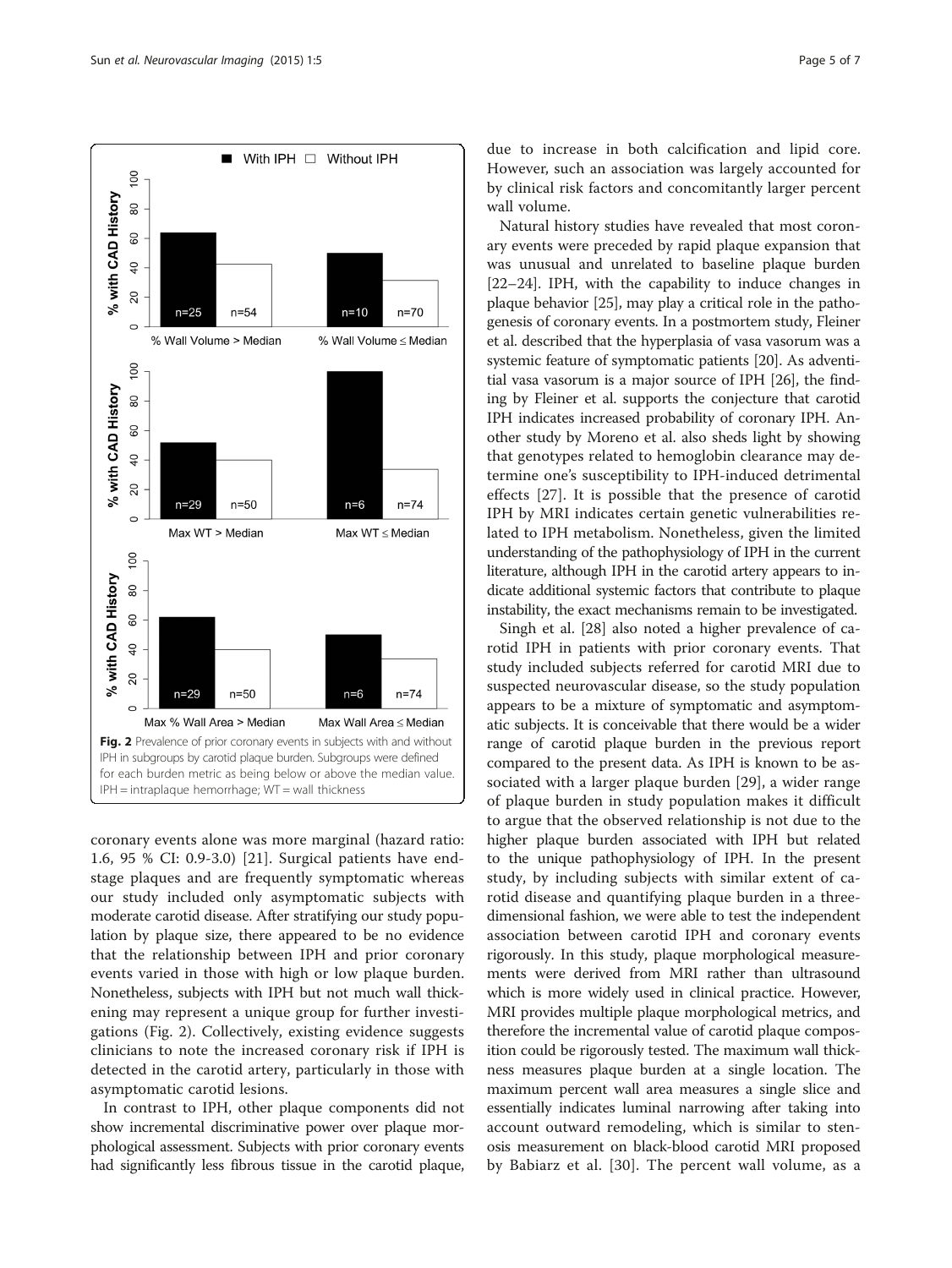<span id="page-5-0"></span>3-dimensional metric, is similar to the percent atheroma volume that is used in intravascular ultrasound studies of coronary vasculature [[31](#page-6-0)]. Among the three morphological metrics, the percent wall volume was the best discriminator for prior coronary events, supporting the pursuit of 3-dimensional carotid plaque characterization as a future tool in CAD management [[32](#page-6-0)].

## Implications

Findings from this study have implications both for understanding the pathophysiology of vulnerable patients and for optimizing clinical management in individuals. Although atherosclerosis becomes highly prevalent as people get older, certain patients are at a particular high risk for clinical events. Our data suggest that carotid IPH was associated with increased risk for coronary events and the association was not explained by differences in traditional risk factors and plaque burden. Thus, it is conceivable that additional systemic factors that relate to the pathogenesis of IPH may be the underlying players, such as the hyperplasia of vasa vasorum and haptoglobin genotype [[20, 27](#page-6-0)]. Accordingly, there is potential for using carotid IPH as a novel marker for high coronary risk in developing medical treatment strategies, which may include more stringent treatment goals for lipid-lowering and anti-hypertensive agents as well as novel agents that can target IPH and its detrimental effects on plaque progression.

# Study limitations

There are several limitations of the present study. Our study population is selective in that it only included neurologically asymptomatic subjects with 50-79 % carotid stenosis by ultrasound. Despite the relatively narrow range in stenosis, a wide range in plaque composition was observed and offered a good opportunity to test the incremental value of plaque composition in discriminating prior coronary events. However, it remains to be seen whether the independent association of IPH with coronary events applies to the general population. Due to the retrospective nature of the design, patients with severe coronary events such as coronary death could not be included. We do not expect this selection bias that is present in most clinical research to affect our study findings. But the prevalence of carotid IPH in those with more severe coronary events could be higher than what was seen in this study. In addition, circulating biomarkers, such as C-reactive protein, which have been shown to improve risk appraisal in individuals [[33](#page-6-0)], were not examined in the present study. Therefore, we could not exclude the possibility that the association between IPH and coronary events may be mediated by biomarkers. It is worth mentioning that epidemiological studies using carotid MRI are still sparse, and no biomarkers have been linked with IPH to date.

## Conclusions

In conclusion, subjects with prior coronary events had a high prevalence of IPH. The association could not be explained by differences in traditional risk factors and plaque burden. IPH may provide incremental information on patients' coronary risk, possibly by indicating additional systemic factors that contribute to plaque instability.

#### Competing interests

DSH reports grants from GE Healthcare and Philips Healthcare. CY receives research grants from the NIH and Philips Healthcare, and serves as a Member of Radiology Advisory Network, Philips. TSH receives research grants from the NIH and Philips Healthcare. The other authors declare that they have no competing interests.

#### Authors' contributions

JS performed the design of the study, analyzed the data, interpreted the data, and drafted the manuscript. DSH participated in study design, contributed to statistical analysis, data interpretation, and revised the manuscript. HRU, BC, TS, NT, JC, MW, WY, LD participated in image analysis, data interpretation, and manuscript revision. CY assisted in the study design, data interpretation, and manuscript revision. TSH carried out the design of the study, interpreted the data and revised the manuscript. All authors read and approved the final manuscript.

#### Acknowledgements

None.

#### Author details

<sup>1</sup>Department of Radiology, University of Washington, 850 Republican St, WA Seattle 98109, USA. <sup>2</sup>Department of Pediatrics, Univeristy of Utah, Salt Lake City, UT, USA. <sup>3</sup>Institute for Clinical Radiology, Ludwig-Maximilians-Univeristy Hospital Munich, Munich, Germany. <sup>4</sup>Department of Cardiology, Juntendo Univeristy, Tokyo, Japan. <sup>5</sup>Department of Radiology, PLA General Hospital Beijing, China. <sup>6</sup>Department of Radiology, Japanese Red Cross Sendai Hospital, Sendai, Japan. <sup>7</sup>Department of Radiology, Beijing Anzhen Hospital Beijing, China. <sup>8</sup>Department of Surgery, Univeristy of Washington, 850 Republican St, WA, Seattle 98109, USA.

#### Received: 20 May 2015 Accepted: 16 July 2015 Published online: 24 July 2015

#### References

- 1. Kallikazaros I, Tsioufis C, Sideris S, Stefanadis C, Toutouzas P. Carotid artery disease as a marker for the presence of severe coronary artery disease in patients evaluated for chest pain. Stroke. 1999;30:1002–7.
- 2. Sabeti S, Schlager O, Exner M, et al. Progression of carotid stenosis detected by duplex ultrasonography predicts adverse outcomes in cardiovascular high-risk patients. Stroke. 2007;38:2887–94.
- 3. Rundek T, Arif H, Boden-Albala B, Elkind MS, Paik MC, Sacco RL. Carotid plaque, a subclinical precursor of vascular events: the Northern Manhattan Study. Neurology. 2008;70:1200–7.
- 4. Brook RD, Bard RL, Patel S, et al. A Negative Carotid Plaque Area Test Is Superior to Other Noninvasive Atherosclerosis Studies for Reducing the Likelihood of Having Underlying Significant Coronary Artery Disease. Arterioscler Thromb Vasc Biol. 2006;26:656–62.
- 5. Honda O, Sugiyama S, Kugiyama K, et al. Echolucent carotid plaques predict future coronary events in patients with coronary artery disease. J Am Coll Cardiol. 2004;43:1177–84.
- 6. Noguchi T, Yamada N, Higashi M, Goto Y, Naito H. High-Intensity Signals in Carotid Plaques on T1-Weighted Magnetic Resonance Imaging Predict Coronary Events in Patients With Coronary Artery Disease. J Am Coll Cardiol. 2011;58:416–22.
- 7. AbuRahma AF, Wulu JT, Crotty B. Carotid Plaque Ultrasonic Heterogeneity and Severity of Stenosis. Stroke. 2002;33:1772–5.
- 8. Turc G, Oppenheim C, Naggara O, et al. Relationships between recent intraplaque hemorrhage and stroke risk factors in patients with carotid stenosis: the HIRISC study. Arterioscler Thromb Vasc Biol. 2012;32:492–9.